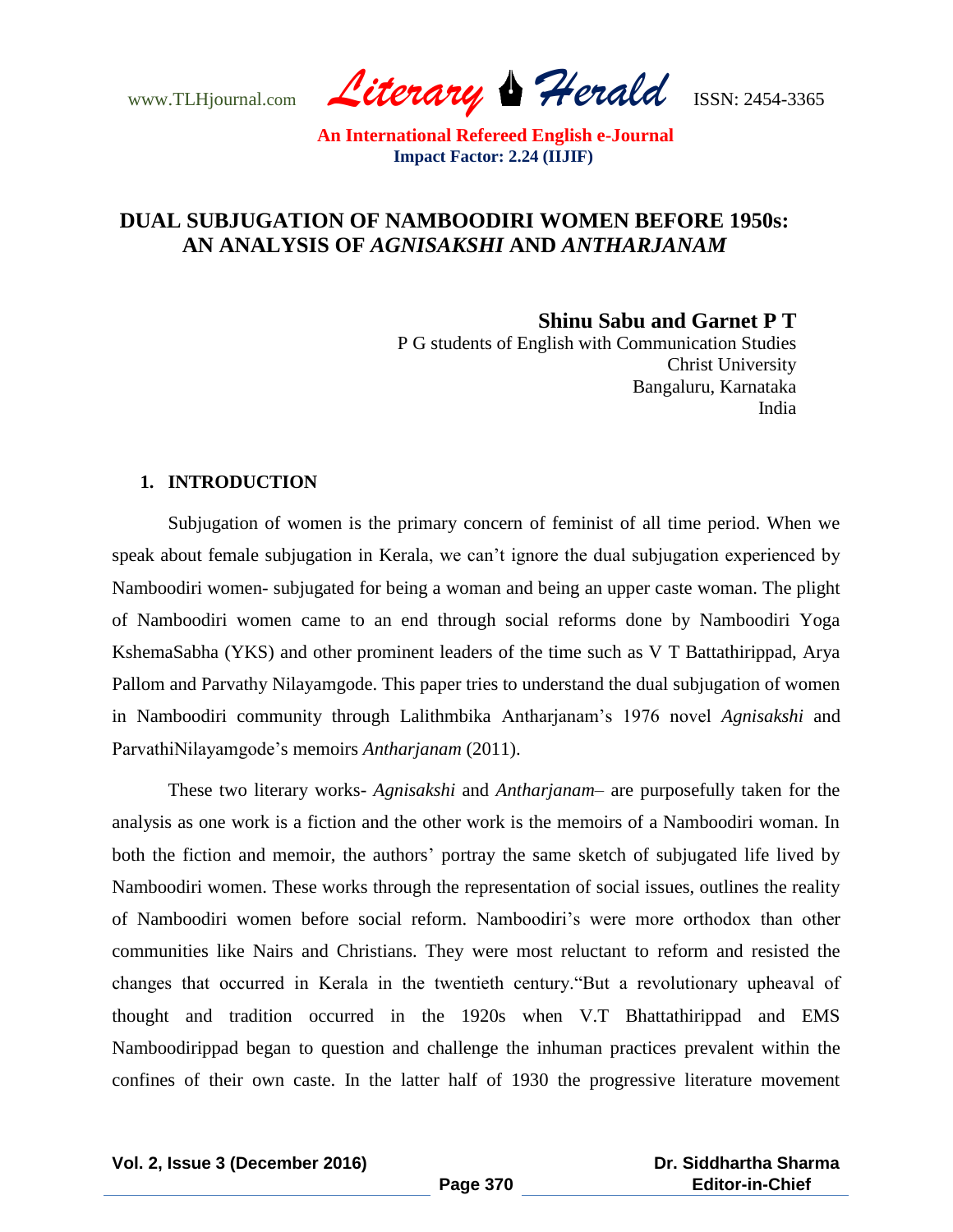www.TLHjournal.com *Literary Herald*ISSN: 2454-3365

changed the political and social atmosphere and created new concepts of individual and mass liberty. As a result, social and political issues became the focal point of literary works".(Silima).

Brahmin community is interwoven with the rules and riuals of Hinduism. The status of women according to the teaching of Hinduism has been misinterpreted like that of caste system throughout centuries. This is evident in Barshat"seassay, where he says "Hinduism as a religion opposes the role of women and gives them no respect. In nineteenth century, people being quite conventional, thoroughly practiced injustice laid by the religion such as sati, being subordinate to males and no accesses to educate". The practice of this misinterpretation resulted in the agony of women in Namboodiri community.

 Caste Hierarchy and gender hierarchy are the organizing principles of the Brahmanical social order and are closely interconnected (Chakarvarti 579). In Kerala, caste hierarchy and gender hierarchy exist predominantly in the Namboothiri community. The root of patriarchal society lies in the ideology of male domination and subsequently its manifestation of suppression of women. In the article "Brahmanical Patriarchy : A paradigm of Patriarchal power" author shows how the power is operated in the Brahmanical patriarchy and how this power has been exercised in the lives of women in the later decades of the twentieth century.

Both literary works choosen for this research clearly deal with the power structure. The article "Feminism in the Indian context: An Introduction" talks about the power structure in Indian society. It clearly says that male domination and social institutions sideline women from the mainstream society. Empowerment of the women during nineteenth century was suppressed by not allowing women to write and read. Margaret Homans has rightly pointed out that concept of feminism raises fundamental queries about reading, writing and the teaching of the literature. Women writers believed that art is a major weapon for social change (woolf). Feminism is defined as the struggle against all forms of patriarchal and sexiest aggression such as oppositional definition presents.

The status of the Namboothiri women of the ninenteenth century were more or less equal to the status of other Indian women who considered women as completely inferior to men having

**Vol. 2, Issue 3 (December 2016)**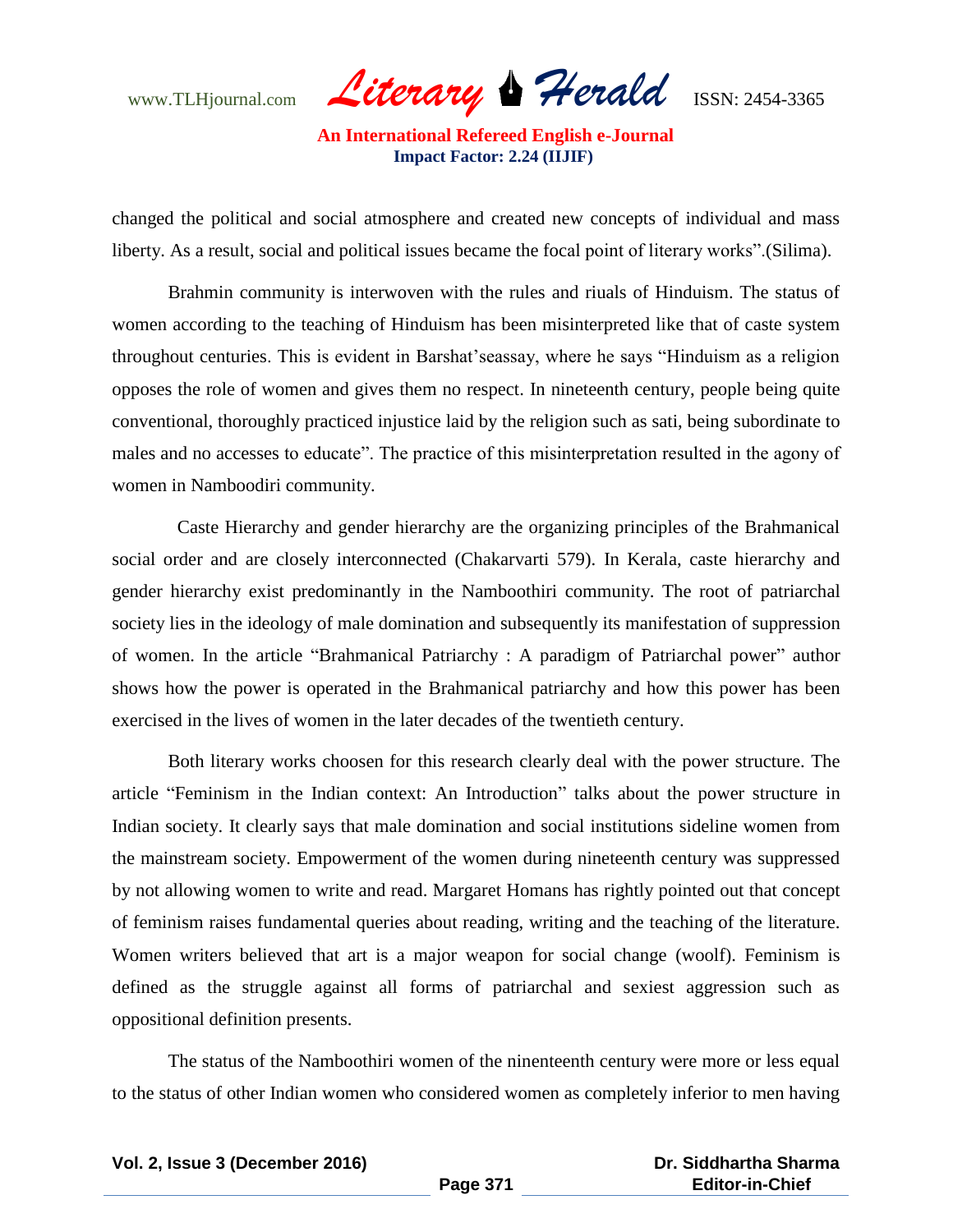www.TLHjournal.com *Literary Herald*ISSN: 2454-3365

no freedom and no significance. These women were kept under as subjugated, oppressed and suppressed conditions. The objectification of Namboothiri women could be traced in the writings of Abbe Dubis in the article "Hindu Manners customs and ceremonies". This article states that "if a girl who have arrived at an age when the signs of puberty where apparent, die before having had intercourse with a man, caste custom rigorously demanded that the inanimate corpse of the discarded should be subjected to a monstrous connection".

Patriarchal society brings polygamy for their benefits. Earlier, in Namboodiri community, the elder son of the family was only supposed to marry the woman within the caste. The other sons in the family were forced to marry from nair communities. "The practice of polygamy had created Antharjanam only a name sake wife.Women enjoyed only the second place in the home and society after the male partners" (Eswaran, 125).

Namboothiri hold a dominant position in Kerala. In the memoir *Antharjanam*, Nilayamgode recounts the Namboothiri life and culture by sketching the beliefs , practices and rituals in their community. The writer argues that her writing is an attempt to project the suffering of the women and objectification of women especially in the Namboothiri community. The article "Re-reading Namboothiri ideology : An analysis of Devaki Nilaymgode"s*Antharjanam*" says that women are made to follow directions, obey rules and accept authority; women are the carriers of agency and voice of the male dominated society.

During nineteenth century, women from Namboothiri community remained powerless. Even though they were liked to question the systems of the community, they remained silent. "Namboothiri women are the colonized and the Namboothiri men are the colonizer"(Sabitha 786). "The tears, the pain and suffering of many child widows in their husband"s family furnished Lalithambika with inexhaustible themes for her writing" (Sabitha,787). Namboodiri women during the days of widowhood lived as if they are dead. Widowhood is seen as one of the phase in which Brahmanical patriarchy used its power to subjugate the widowed women (Rose,193).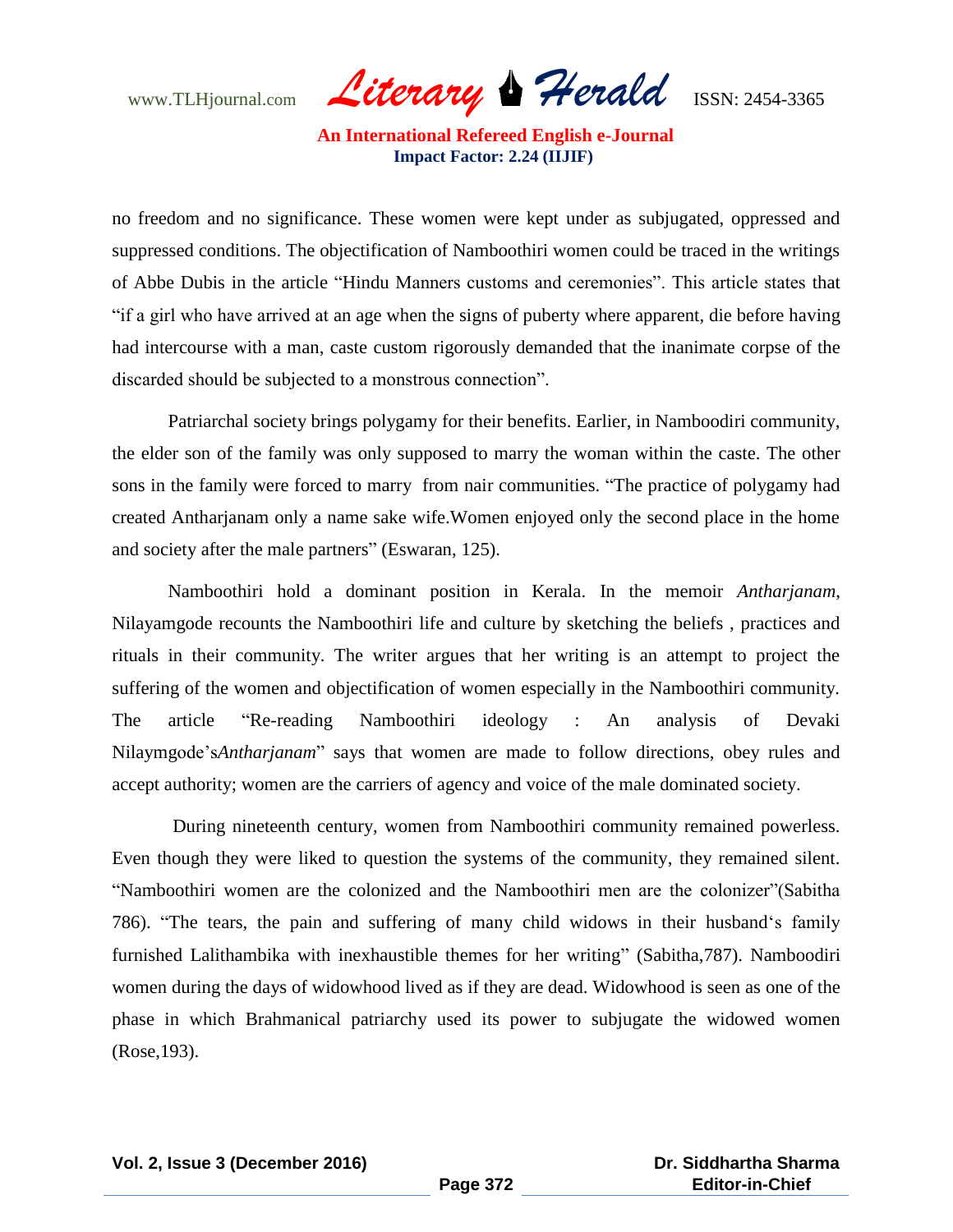www.TLHjournal.com *Literary Herald*ISSN: 2454-3365

The work of the Lalithambika Antharjanam has been translated into many languages. Antharjanam has influenced the female members of the Namboothiri community to a large extent. It was the time of renaissance. "Younger generation supports her trial to bring the reformation through her writings. Positive changes had occurred in the society. Her writings also helped to uplift the Namboothiri community. She fought against the restrictions and limitations of women which were put forwarded by the society" (Alfred,572).

## **2. DUAL-SUBJUGATION**

Women throughout centuries have experienced subjugation from patriarchal society. But the world failed to see the dual subjugation experienced by Namboodiri women during the same period. They have undergone subjugation for not only being a woman but also being a Namboodiri woman. Radhika P Menon in the translator"s note of *Antharjanam* says "To an outsider"s eyes, they were the living exotica. Cocooned in luxury, shielded from public view, always escorted by an entourage of obsequious attendants and endlessly enjoying a hedonistic life full of festivals and elaborate feasts, these upper-caste women appeared to lead a charmed existence. However, what most people never realized was that the antharjanams" awe-inspiring exclusivity concealed the cruelest form of patriarchal oppression that robbed them not only of independence and education but even the simplest and most innocent of joys". Their experience have made many antharjanams like the character Devaki who forgot how to laugh and women like water-crazy mothers in illams. Some like KuriyedathuThatri turned out to be the storms that destructed the foundation of many illams.

Movements of women among Namboodiri community were restricted to kitchen and prayer room. Antharjanams were allowed to go to their house from their husband"s house only once a year. Unniettan"s mother in the novel *Agnisakshi* says "Namboodiri women were to restrict their entire lives to the kitchen and the prayer room. Their destiny was to read only the Ramayana and the Shiva Puranam". Responding to the queries of the Namboodiri Female EducatinCommision of 1927 instituted by YKS, Madampu Narayanam Namboodiri remarked: "Anthajanam start working in the kitchen by the ag of eight….from early morning to 10 o"clock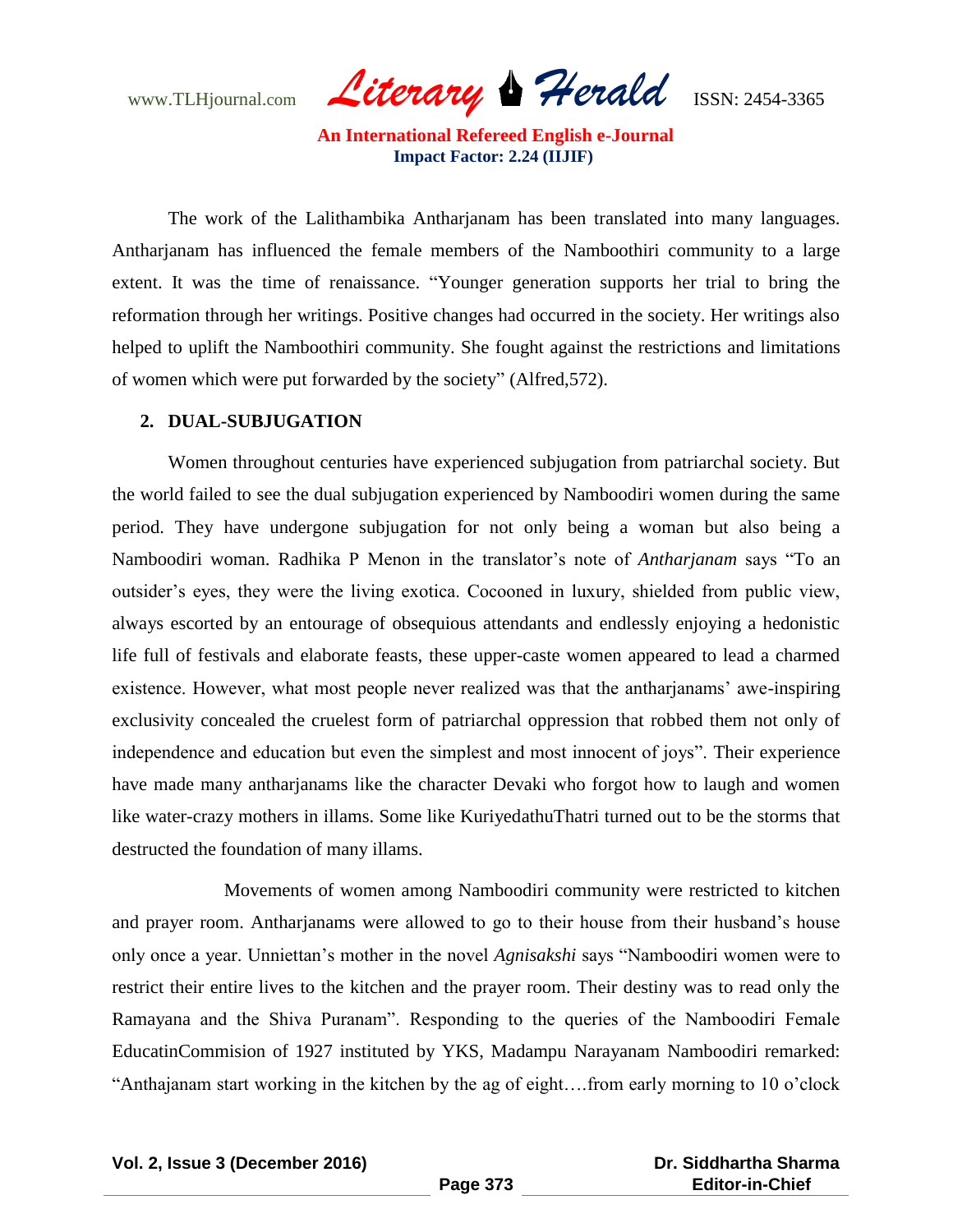www.TLHjournal.com *Literary Herald*ISSN: 2454-3365

there is nothing but *nedikkal* and *namaskarram* towards east, towards south, what more, to every corner". Devaki Nilayamgode in her memoir documents this pathetic condition of atharjanams. She says "A girl who had come of age was not supposed to step out of the illam or even see the portico. There was a pond near the kitchen exclusively for the use of an atharjanam. She could go there for her bath, but had no freedom to step beyond that limit. She could not attend any social function at other illam. A portion of the feast prepared on the occasion was brought to her. She was not permitted to attend any wedding ceremony- not even that of her siblings".

Rituals had a prominent role in the life of Nmboodiris. Even the sexual desires were controlled by rituals in Namboodiri community. Novel *Agniskshi* says "Achan Namboodiri, her husband, had not only married twice in his own community, but had had laisons at the palace and with the women of the Variar community. He searched for auspicious days to enter his bedroom…She seemed to believe that a union between man and wife was unacceptable if its aim was not to produce children".

Reading anything other than religious books were prohibited to antharjanams. This can been seen as the tool of the patriarchy to maintain antharjanams as inferior beings. The character Devaki in the novel *Agnisakshi* says to Thankam that she would have been able to bear the situation in Manampally, if she get something to read. The same noveldepicts an incident- "As she climbed the stairs, carrying folded newspaper, Ettan"s mother scowled. The water-crazy grandmother muttered. The insane younger aunt hawked and spat". The same situation is documented in *Anharjanam*- "I am not sure whether newspaper had come to Pakaravoor then. Perhaps there was one at the pathayappura used by the Namboodiris. But it never reached us". Reading was restricted mainly because people like Devaki Nilayamgode"s mother think that women should not be encouraged to think and act independently. Most of the antharjanams' education lasted for only six months by teaching them to read alphabets and then to read *Ramayana*.

Kanippayur Sankaran Nambudiripad, a prominent figure of the early twentieth century in his memoir *Ente Smaranakal* (1965) remembers that the submission of the female members was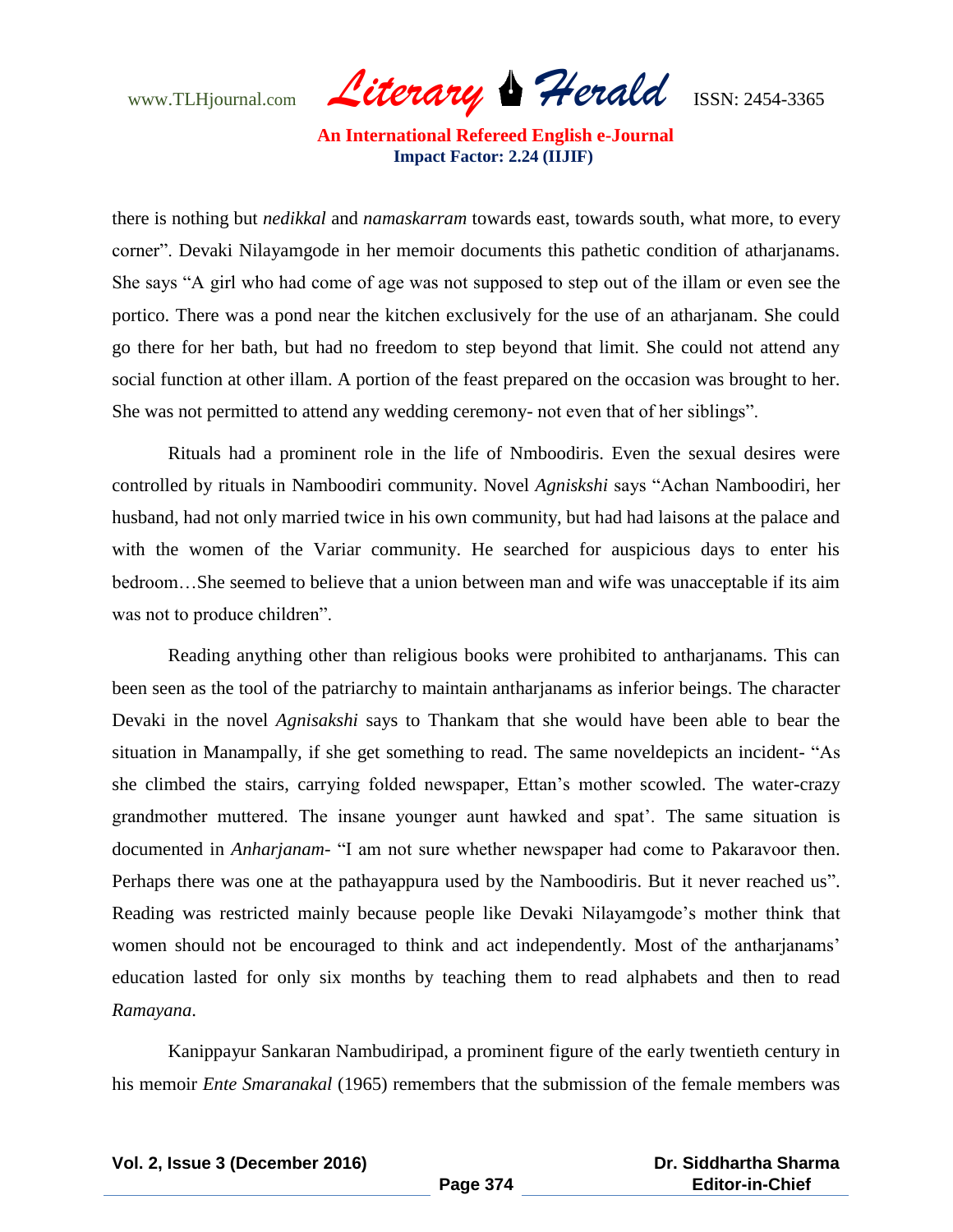www.TLHjournal.com *Literary Herald*ISSN: 2454-3365

fostered in illams in many ways, like, for example, through preferential consideration towards boys from early infancy. Devaki Nilayamgode documents that special pujas have been done for the birth of baby boy when a woman got pregnant and also mentioned about the birth of twin girls in a nearby illam which was perceived as a calamity. Novel *Agnisakshi* defines the character Devaki as a "caged civet cat". Whereas *Antharjanam* documents the remark made by V T Battatiripad about antharjanams as "the coloured bell-metal pots wasting away inside the lofts of the Namboodiri homesteads".

The condition of Namboodiri widow was more pathetic than a widow from any other community. Devaki Nilayamgode says "Widows had to sit in a dark room such as this, during pula, the period of defilement, shut away from others. Most people were reluctant to see them in their newly widowed state, their necks bare of a "thaali"." Most of the widows in illams were very young. Devaki Nilayamgode mentions about her widowed relative who became widow at the age of ten. As childmarriage was prominent during those days, young antharjanams were married of to old Namboodiris who die soon after the marriage. Many of the illams in Kerala had such widows who was not even been touched by their husband. Since widows are not allowed to go back to their own home, they remain in their husband"s house helping other atharjanams with the house hold works. They are not allowed to be seen anywhere on auspicious occasions.

Like many other restrictions, they were even restriction for the intake of food among antharjanams. Devaki Nilayamgode"s*Antharjanam*says "Cooked rice, dishes like sautéed vegetables, kalan and mango pickles were common for lunch. For the antharjanams, this was their day"s first meal. After the customary temple visit, they had to prepare offerings for their deity and therefore had little time t spare. The servents would have atleast the previous day's gruel for their breakfast".

Of all the rituals to be followed by antharjanams, traditional bath after delivery was the most distressing. Devaki Nilayamgode documents- "The women would usually be desperately thirsty soon after giving birth, even before the placenta was expelled, but would not be allowed any water because the midwife who attended on her belonged to the lower-class barber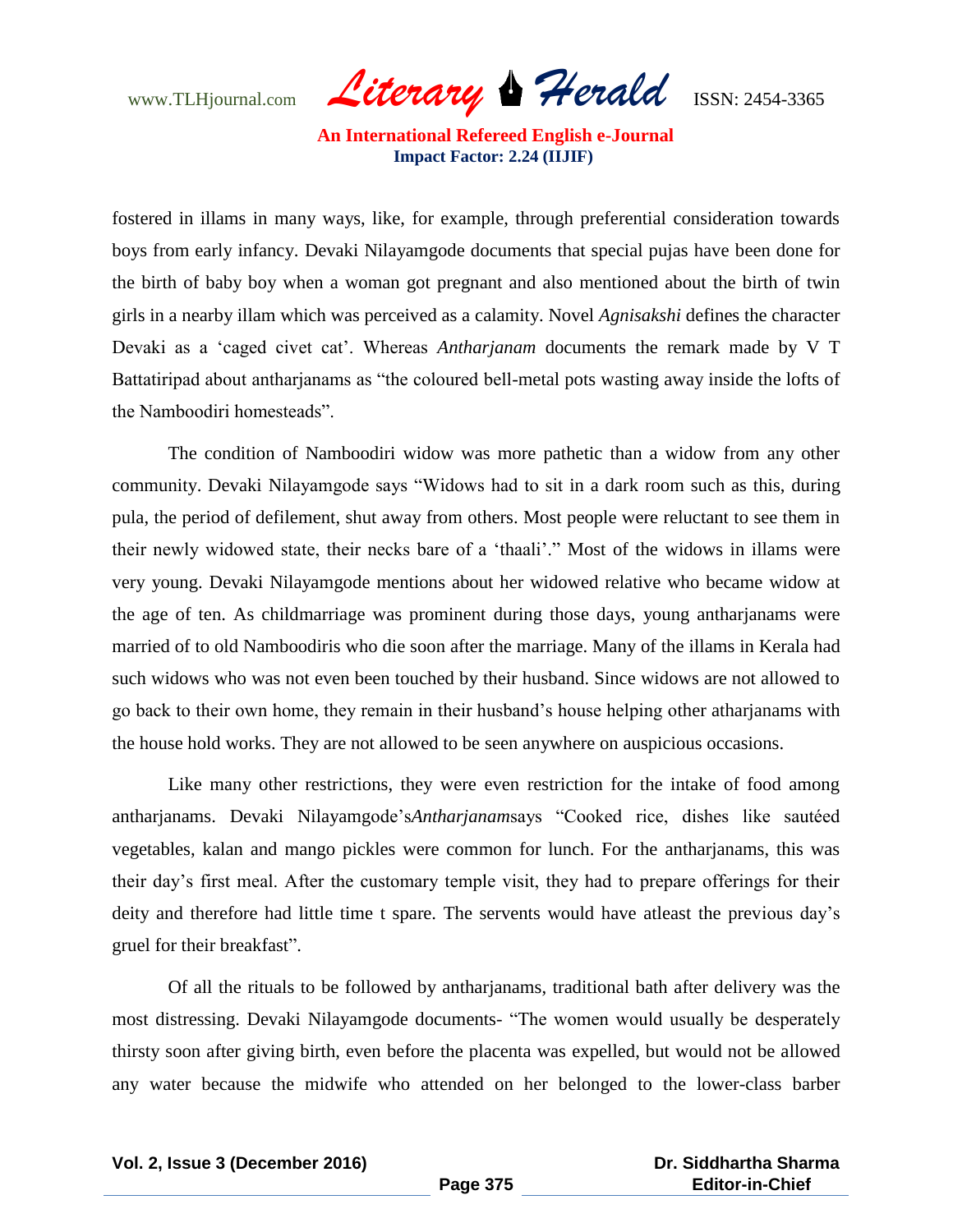www.TLHjournal.com *Literary Herald*ISSN: 2454-3365

community and had sullied on her by her touch. So the first thing the antharjanam was forced to do would be to walk to the kitchen tank even it was far away and take a bath…..In summer months, the water level would have dropped and the tank filled with slush and mud. But this was no deterrent. It did not occur to anyone that perhaps a bath in muddy water could lead to infection".

Unlike women from other community, women from Namaboodiri community were not allowed to wear saree- blouse and to tie hair. Devaki Nilayamgode mentions about nair women Subhadra and Barathi- "they had knee leangth hair, wore colorful blouses and zari-bordered mundus with an upper cloth…it was on seeing Subhadra and Bhrathi that we girls suddenly became ware of our own uncouth appearance". Transportation was much difficult than women from any other community. Devaki Nilayamgode says "even when the bus did come, there was no certainty that they would take antharjanams on board. The reason was that she was saddled with a palm leaf umbrella which cause discomfort to other passengers".

During festive season, atharjanams danced in closed doors without audience to cheer up. When birthdays of Namboothiri men were celebrated with grand feast, no one celebrated antharjanams" birthday. No one even cared to pray for their longitivity. No one invited antharjanams for any fest. They didn"t had the right to know about their marriage. Most of the antharjanams came to know about their marriage a day or two days before it through their maids. They had given no right to take decisions about their marriage.

The memoir *Antharjanam* helps us to understand the inadequate medical attention received by Namboodiri women. Devaki Nilayamgode says "Nobody paid much attention when women were unwell. In the absence of any special illness in her oldage, a vague reference was made to the effect that the women had taken to her bed. She was confined to vadakkeara and treated by well-known vaidyans…since women are not allowed to see them, the vaidyan would stand leaning against the door and would not venture close enough to either touch the patient or even to observe her symptoms, confining herself to asking her in loud tones what the problem was. The treatment depended on her answers or on the reply of those who stood near her".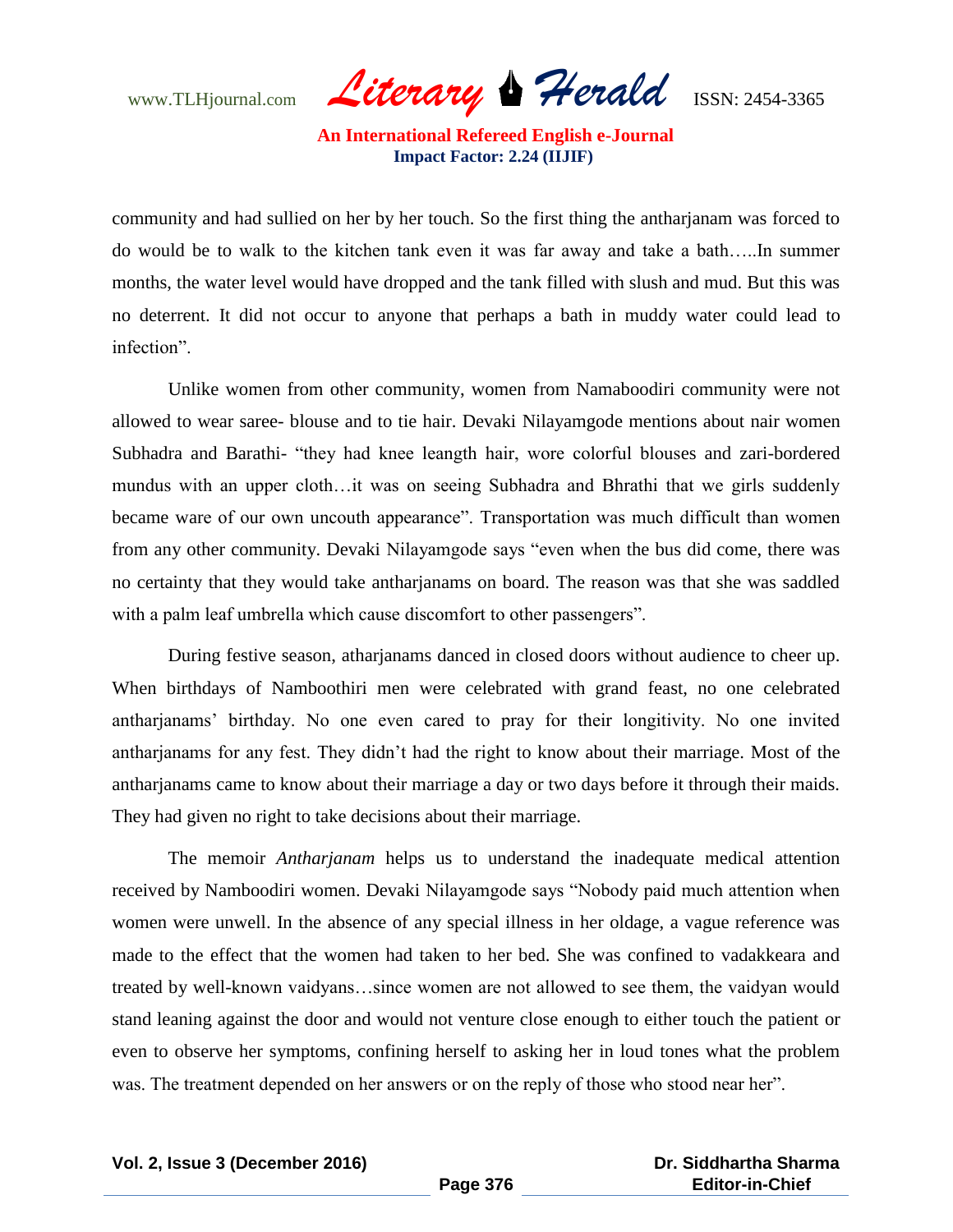www.TLHjournal.com *Literary Herald*ISSN: 2454-3365

#### **3. CONCLUSION**

To conclude, this paper actually looks at how the pathetic conditions of women has relation with male domination and upper caste, and the many ways in which its ideas were deployed to keep women dually subjugated. In Kerala, caste played a major role to keep women suppressed. By looking at all these instances quoted in this research paper, it makes clear that Namboothiri women got oppressed or subjugated only because of the unjust religious patriarchy in the society. Religious patriarchy worked as a vehicle for coercing women to accept gender oppression through religion. Religious patriarchy brings to the forefront many theoretical questions regarding the position of women in religion and family.

Today we have come so far from all these. Yet, there are tiny bits inside us which think that women are to be oppressed. It has been observed that the activities by Yoga Kshema Sabha and the new thinking pattern which were put forth by communist party has brought wide range of changes among the lives of Antharjanams in Kerala. Both the literary works of Lalithambika Antharjanam and Devaki Nilaymkode show us how Namboodiri women of that period, without much accesses to freedom, have initiated to make changes in a way or the other. Even though women of  $21<sup>st</sup>$  century have access to all sources, they are still been subjugated. Even after decades, these two novels offers inspiration to those women who were subjugated or oppressed.

#### **BIBLIOGRAPHY**

- Alfred, Allu. "Reflections on Antharjanam: An Interview with Tanuja Bhattathiripad": An International Refereed e-journal of Literary Explorations.3.1(2015).571- 574.Web.
- Bashrat, Tahira." The Contemporary Hindy Women of India: An Interview": A research Journal of South Asian Studies.24.2(2009).242-249. Web.
- Chakarvarti, Uma." Conceptualizing Brahamanical Patriarchy in Early India, Gender, Caste, Class and State":Research Journal of English language and Literature.20.1.(2013).579-587. Web.